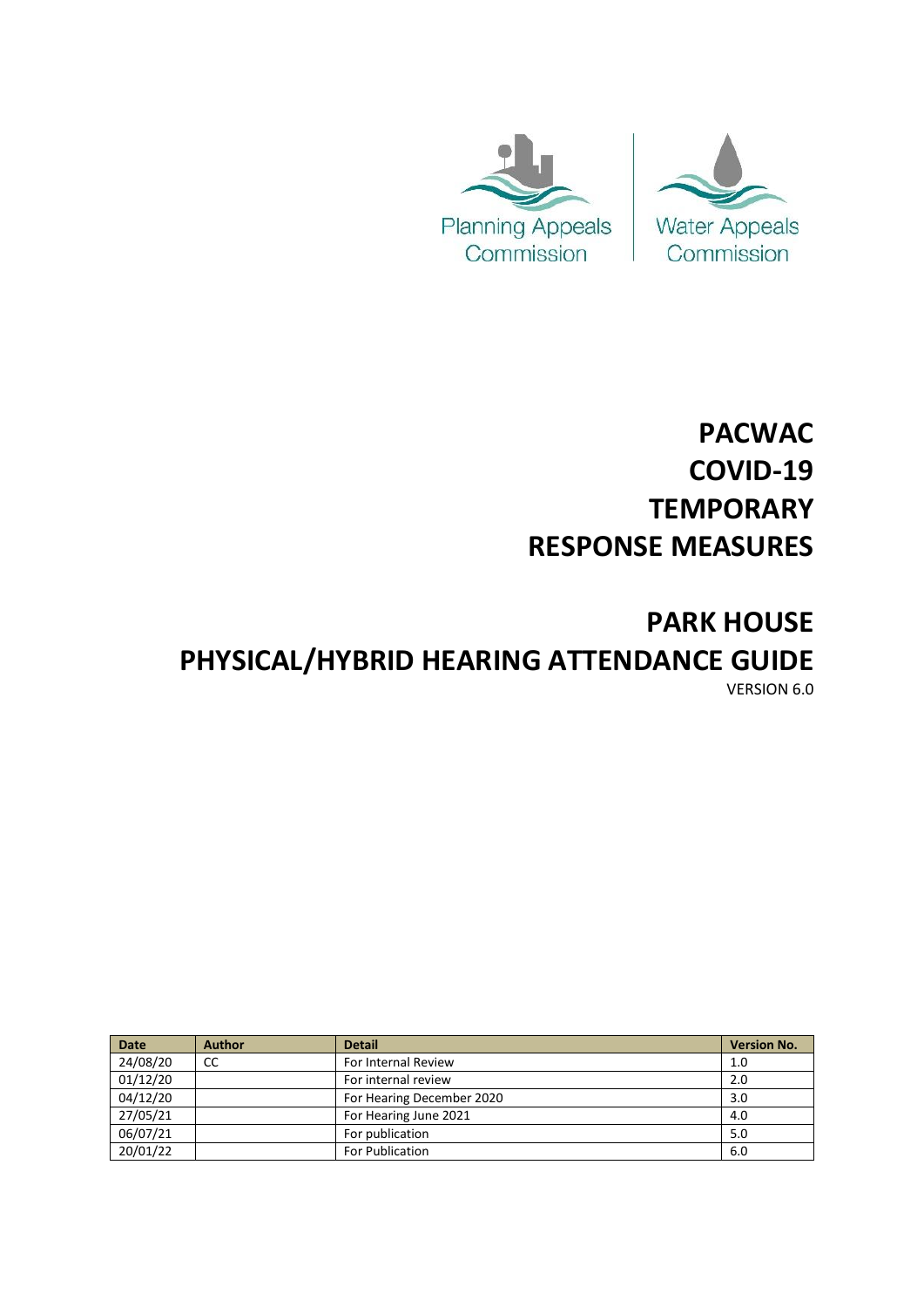#### **BACKGROUND**

This protocol has been developed to provide a mechanism for facilitating Physical/Hybrid hearings. Nothing in this protocol derogates from the Commissioner's duty to determine all issues that arise in a case in accordance with normal principles. Every hearing will be planned and conducted in a manner designed to secure every party's right to a fair hearing. Every location attended by the participants in a Physical/Hybrid hearing forms part of and is an extension of the hearing. All participants must conduct themselves accordingly. The method by which all hearings are conducted will be a matter for the appointed Commissioner. This process will require frontloading and parties will have to be engaged early on.

We endeavour to continue with our work while being mindful of the risk of COVID-19 as well as ensuring all parties, including the Commission workforce are kept safe. During the pandemic the Commission has facilitated Remote Hearings, and will continue to do so. To facilitate those parties who did not avail of the Remote Hearing option, the Commission has introduced Physical/Hybrid Hearings, which involve some parties attending in person while others provide evidence via video link. For the short term, all Physical/Hybrid Hearings will be conducted in Park House, 87/91 Great Victoria Street, Belfast BT2 7AG.

The following measures will apply within Park House when a Physical/Hybrid Hearing is being facilitated. All measures are based on information available at the time of writing and are subject to review. This document should be read in conjunction with the publication 'PACWAC Temporary Response Measures to COVID 19'.

For the purposes of attendance at a Physical/Hybrid Hearing there are four categories of person and different measures will apply to each:

- The Administrator this will be a member of PACWAC administrative staff who will manage the hearing from an administrative perspective;
- The Commissioner this will be the appointed Commissioner who will be present and conduct the hearing;
- Participants these will be the nominated speakers for each party who have submitted a statement of case;
- Observers these will be individuals who wish to observe proceedings.

It is expected that the party who requested the Physical/Hybrid Hearing will attend Park House. The Commission will consider requests from other parties to give their evidence via video link, should they so wish. This means that the numbers present in Park House can be kept to a minimum.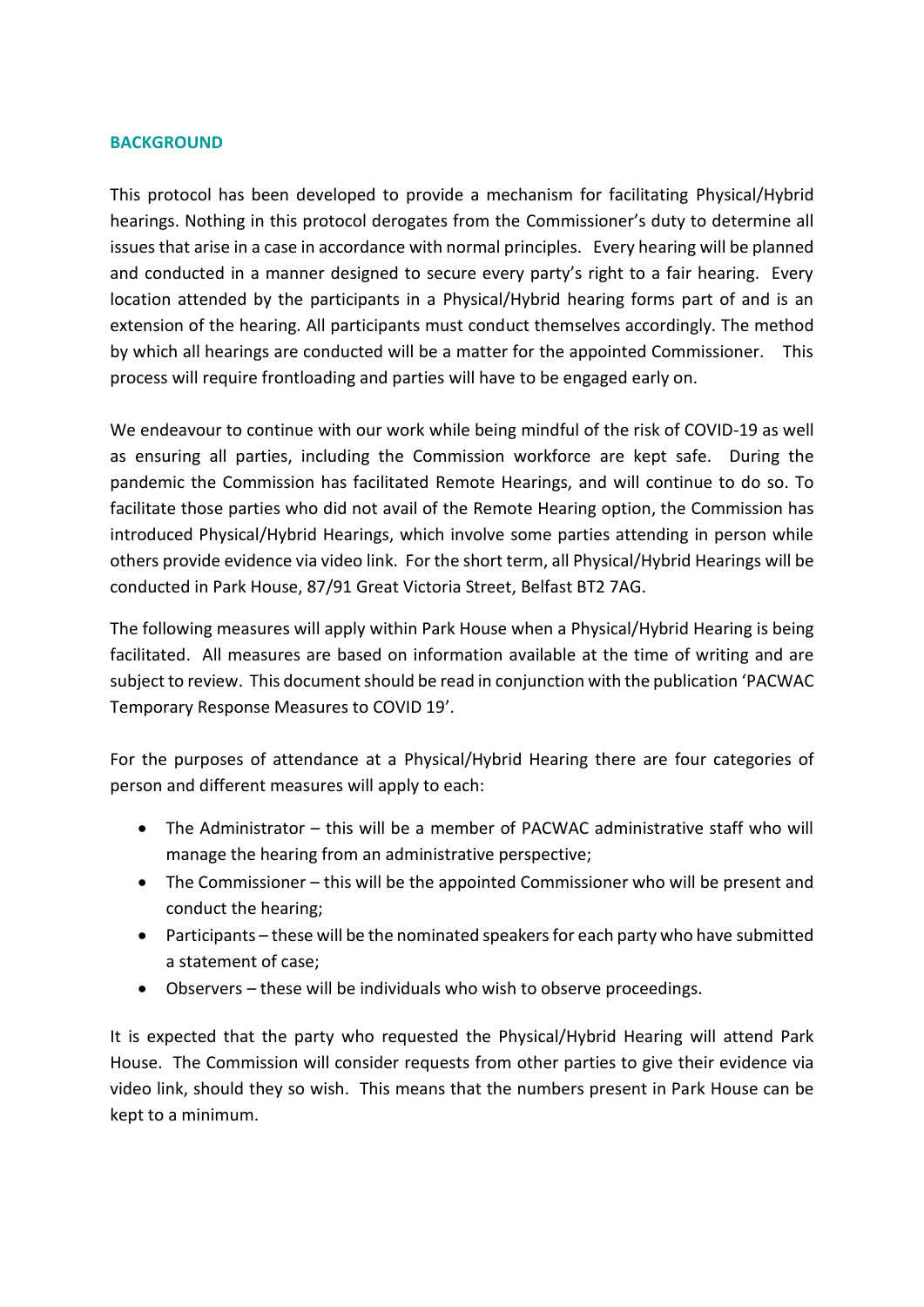The hearing room in Park House, is equipped with a large screen so that all present can see and hear the speaker giving evidence. A camera and microphones are in the hearing room so that the proceedings can be seen and heard by all parties.

As outlined in our 'PACWAC COVID19 Temporary Response Measures' document, parties who have submitted a statement of case will need to provide the names of those they wish to attend as participants. Parties are expected to keep the number of physical attendees to a minimum – it would be preferable that parties are represented by a single person. Contact details of attendees at Park House will be retained for 21 days in line with Track & Trace measures.

It is intended to facilitate observers at Physical/Hybrid Hearings, subject to room capacity and in compliance with COVID guidelines. Details of the hearing will be published on our website and individual observers must register their interest in attending a particular hearing with the PACWAC admin team via email [\(info@pacni.gov.uk\)](mailto:info@pacni.gov.uk), clearly stating the appeal reference number. This should be completed at least 24 hours in advance of the scheduled hearing time. The individual will be entered onto the attendee list. Once capacity is reached the attendee list will be closed. Given the circumstances, only those who have been formally registered as a participant or an observer may gain admission into Park House. Where observer numbers exceed the capacity of the room, we will facilitate attendance of additional observers remotely.

Once the arrangements for a hearing have been fixed, any request for a postponement by the appellant will be granted only in the most compelling circumstances. The administrative team should be informed and notification of a substitute hearing date will be made by the Commission.

#### **ATTENDANCE AT PARK HOUSE**

Up to date information and advice in relation to COVID-19 is available on the Public Health Agency's (PHA) website https://www.publichealth.hscni.net/news/covid-19-coronavirus.

It is recommended that all participants undertake a Rapid Lateral Flow test before attending Park House. If the results are positive appropriate steps should be taken in line with the above public health guidance and the Commission notified. No-one with symptoms should attend Park House. If you experience symptoms prior to a hearing contact should be made with our admin team (preferably via email to [info@pacni.gov.uk](mailto:info@pacni.gov.uk) address) as soon possible clearly stating the appeal reference number and date of the hearing. There are a number of possible courses of action, which may be selected:

• The hearing will proceed with the person giving evidence via video link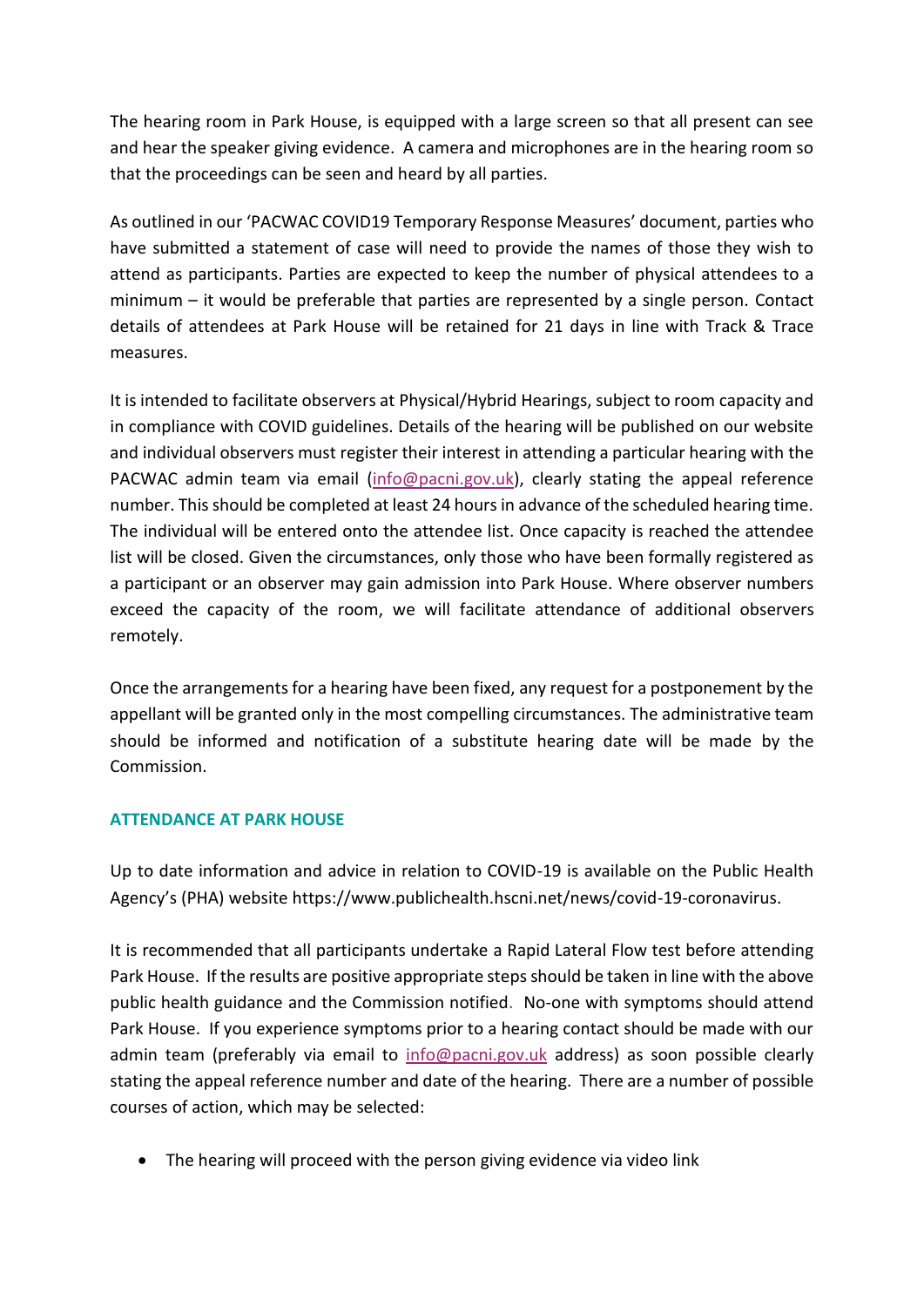- The hearing will proceed with a nominated representative attending Park House on the persons behalf;
- The hearing will proceed with a nominated representative giving evidence via video link;
- The person may opt for a hearing, which relies solely on previous written submissions;
- A postponement may be required.

#### **ARRIVING AT PARK HOUSE**

- A visitor's pass will be issued on arrival at reception. Attendees should make their way directly to the Inquiry Room paying attention to signage and adhering to social distancing.
- A face covering must be worn at all times in public places within Park House. At any hearing in Park House, when required to speak, masks may be removed in accordance with the public health guidance in force at that time.
- Entrance to Park House will be available **15 minutes** before the scheduled start time and participants should make their way to the Hearing Room.
- The hearing room is located on the second floor. Only one person is permitted in the lift at a time. When using the stairs individuals should keep to the left and give way to people ascending.
- Hand sanitising stations are available at the entrance and at a number of locations throughout Park House public areas.
- No consultation space is available.
- All parties should be in their seats **5 minutes** before the start time of the hearing.

#### **THE HEARING ROOM**

The Inquiry Room and Hearing Room 1 in Park House have been conjoined to create a larger hearing space. Current social distancing guidance limits the numbers that can be accommodated. The room will be laid out so that physical distancing measures can be maintained. Attendees should observe these arrangements and under no circumstances should seating be altered. The procedure for managing numbers attending the hearing is set out in our external guidance document. No one will be able to attend a hearing without previously being registered as a participant or an observer.

The Commissioner and administrator will be in the hearing room. The number of speaking participants at the table (excluding the Commissioner) may be limited to no more than six participants at any one time. Depending on the number of attendees this may mean that parties may have to organise themselves on the basis of:

- 2 speakers (max) for the Appellant
- 2 speakers (max) for the Council
- 2 speakers (max) for the Third Parties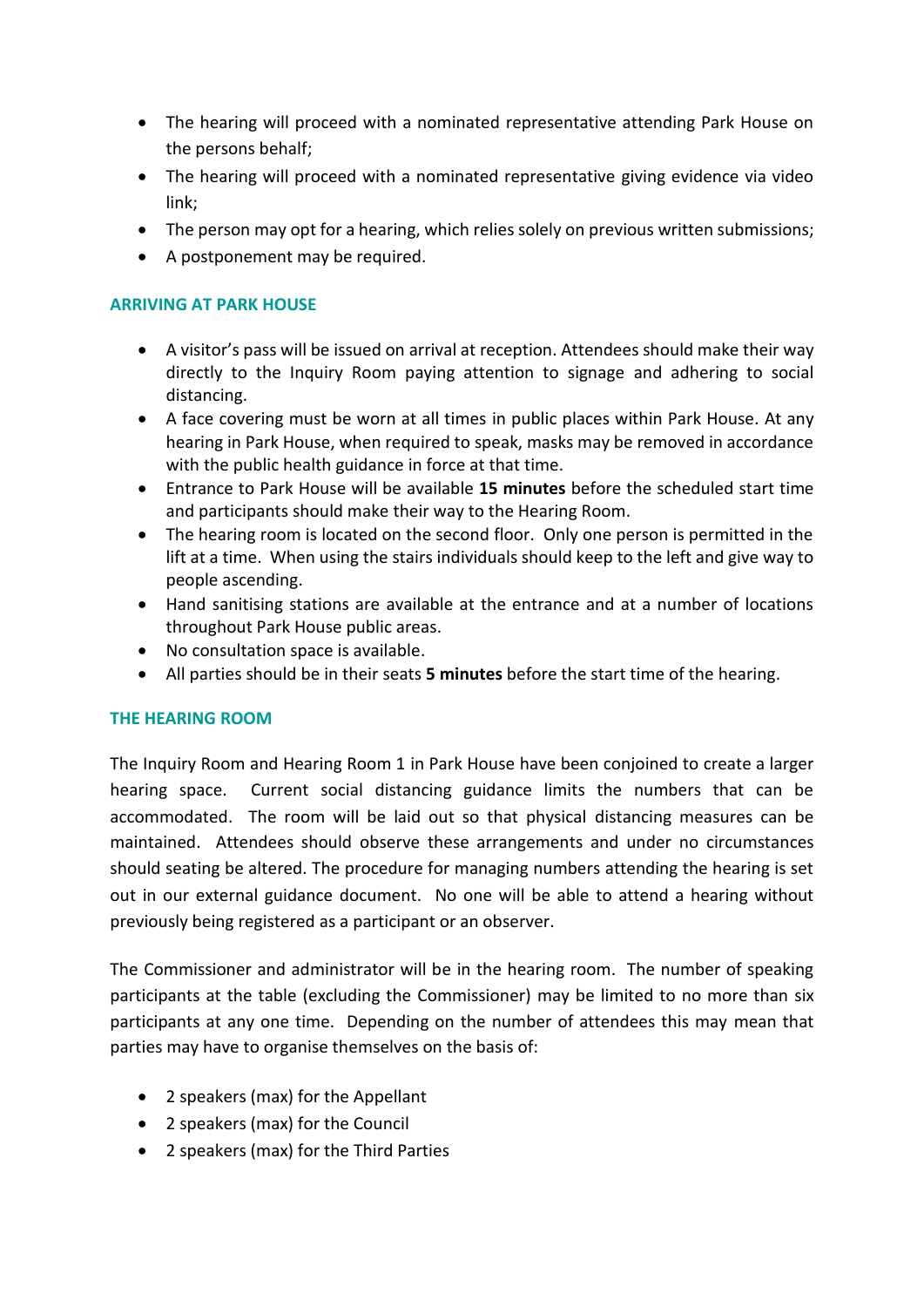

Where there is capacity in the room additional members of any party's team, may be able to remain in the hearing room. The maximum number of people permitted in the hearing room at any one time is seventeen; this includes the Commissioner(s) and any PACWAC Administrator(s).

Where it is necessary to change the speaker during the hearing, the desk space and chair must be disinfected with the materials provided by the person vacating the speaker's chair.

Parties should also consider how they will communicate with each other during the course of the hearing. If this is to be through messaging via personal mobile devices they should be on mute at all times.

To maintain social distancing within the room, users must ensure all paper/documents have been exchanged with parties in advance of the hearing. No hard copy documentation will be accepted by the Commission and no party should attempt to hand anything in during the course of the hearing.

The hearing room and public areas will be cleaned prior to the hearing taking place. The hearing room is equipped with a mechanical ventilation system in the form of an Air Handling Unit (AHU). The unit is confirmed as drawing in fresh air.

#### **GIVING EVIDENCE VIA VIDEO LINK**

Individuals who choose to provide evidence via video link should make this known to the PACWAC administrative team, when returning the hearing attendance form. Individuals choosing this option will have to provide e mail details to enable joining instructions to be sent to them. You are reminded that whichever location from which you provide evidence is considered part of and an extension of the hearing.

The hearing will not be recorded by PACWAC and it is not permitted for any other party to record or broadcast the event. Thus no-one is permitted to make any video, audio, other recording or image whatsoever of any part of the proceedings. This absolute prohibition includes a 'screenshot' or 'screengrab' and all like or related mechanisms.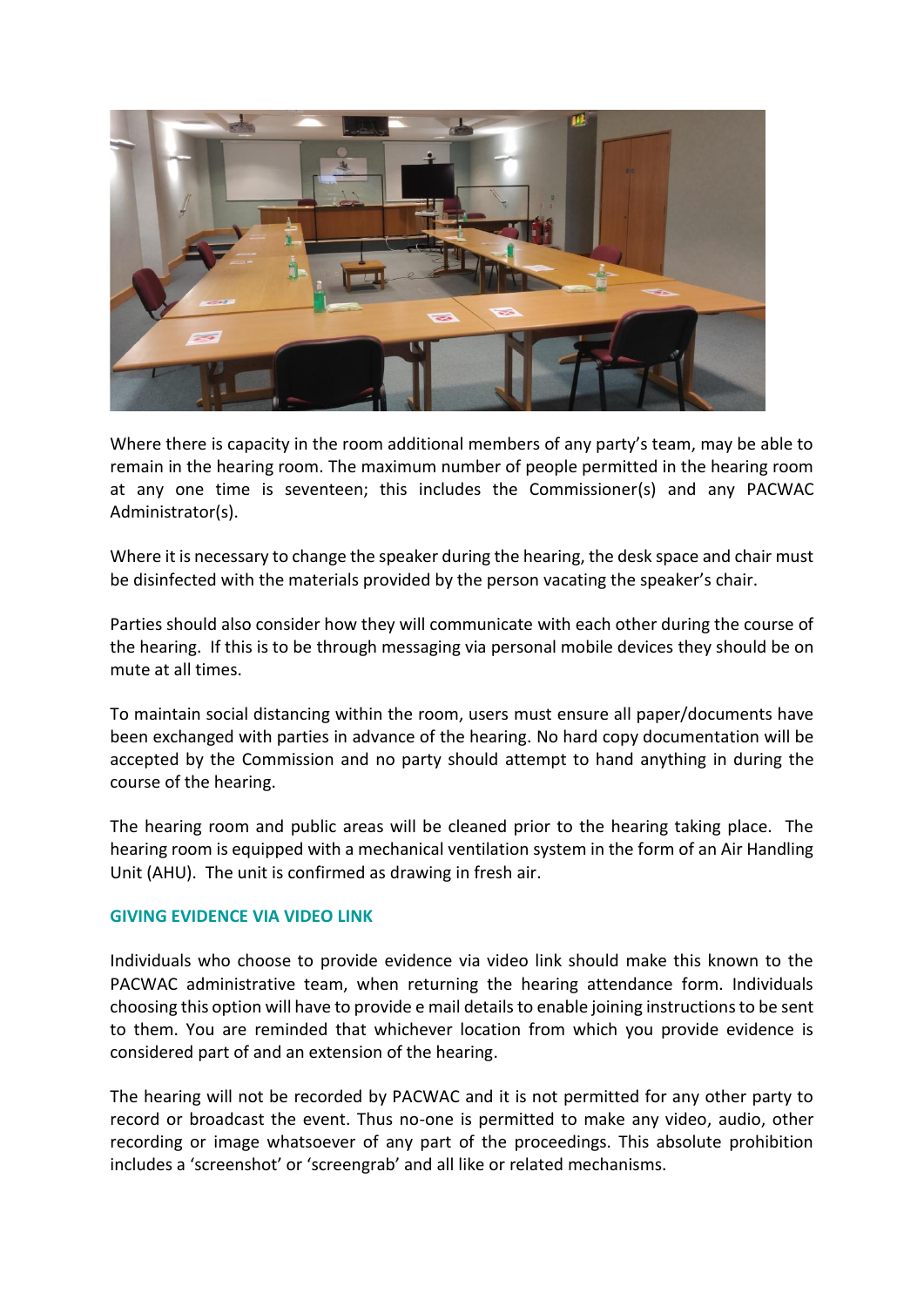Every individual should preferably test that their equipment supports the relevant technical mechanism in advance of the scheduled date and advise PACWAC of any technical problems. Where an individual is to give evidence remotely a member of the PACWAC administrative team will log into the hearing around twenty minutes before the start. Anyone giving evidence via video link will be expected to be logged in fifteen minutes before the start time of the hearing. The Administrator will check that you can hear and be heard. Once the hearing starts the Administrator will lock the session. The Administrator will be present for the duration of the hearing to monitor the process from a technical perspective.

If problems arise with connections please try joining the meeting again using the same instructions. If this doesn't work, contact the Administrator by email or telephone using the contact details provided in the Joining Instructions. They will attempt to help with re-joining the Hearing.

Some audio equipment, especially speakers, have been known to cause issues with feedback. We therefore recommend participants use earphones or headphones with a microphone in order to enhance the quality of communication. Further guidance can be found in our remote hearings protocol.

#### **LEAVING THE HEARING ROOM**

When proceedings conclude, all parties will be asked to leave via the designated exit door and will be advised to leave the building immediately. Please ensure you do not leave anything behind.

Visitor's passes should be returned to the box provided at the ground floor reception.

#### **SUPPLEMENTARY INFORMATION**

Attendees should adhere to social distancing guidelines at all times.

Where an attendee needs to exit the Inquiry Room at an undesignated time (e.g. comfort break) they must observe social distancing measures. Other attendees should facilitate this by giving way or moving, as appropriate.

Public toilets are available on ground and second floors. Attendees should comply with notices regarding maximum capacity.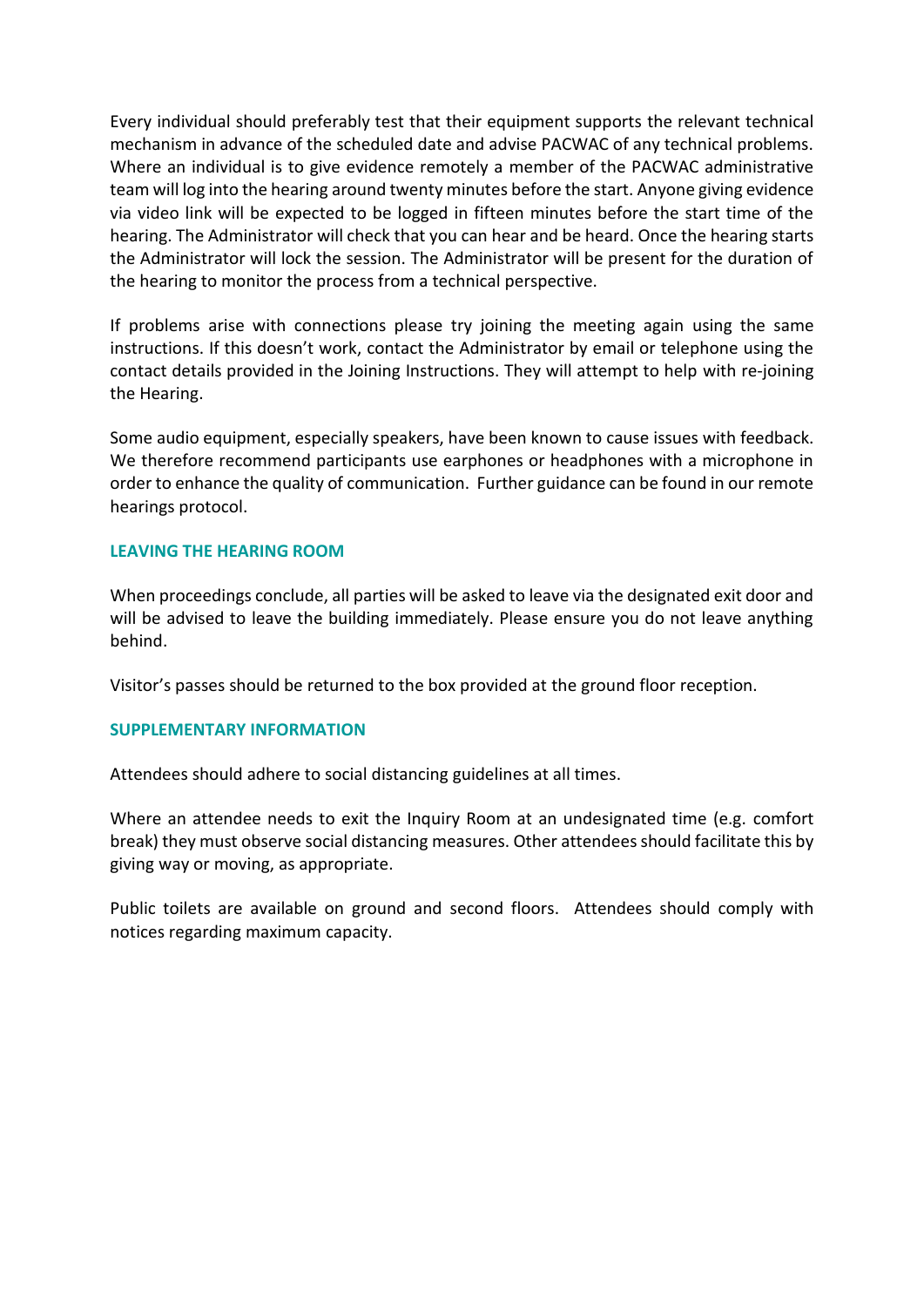#### **UK GDPR**

Please be advised that if information is provided to the Commission in regards to a medical condition to justify a course of action in relation to our COVID-19 response this information will be treated in a sensitive manner and in line with UK GDPR principles.

We will continue to keep this guide under review and will update our response as necessary.

**Thank you for your co-operation.**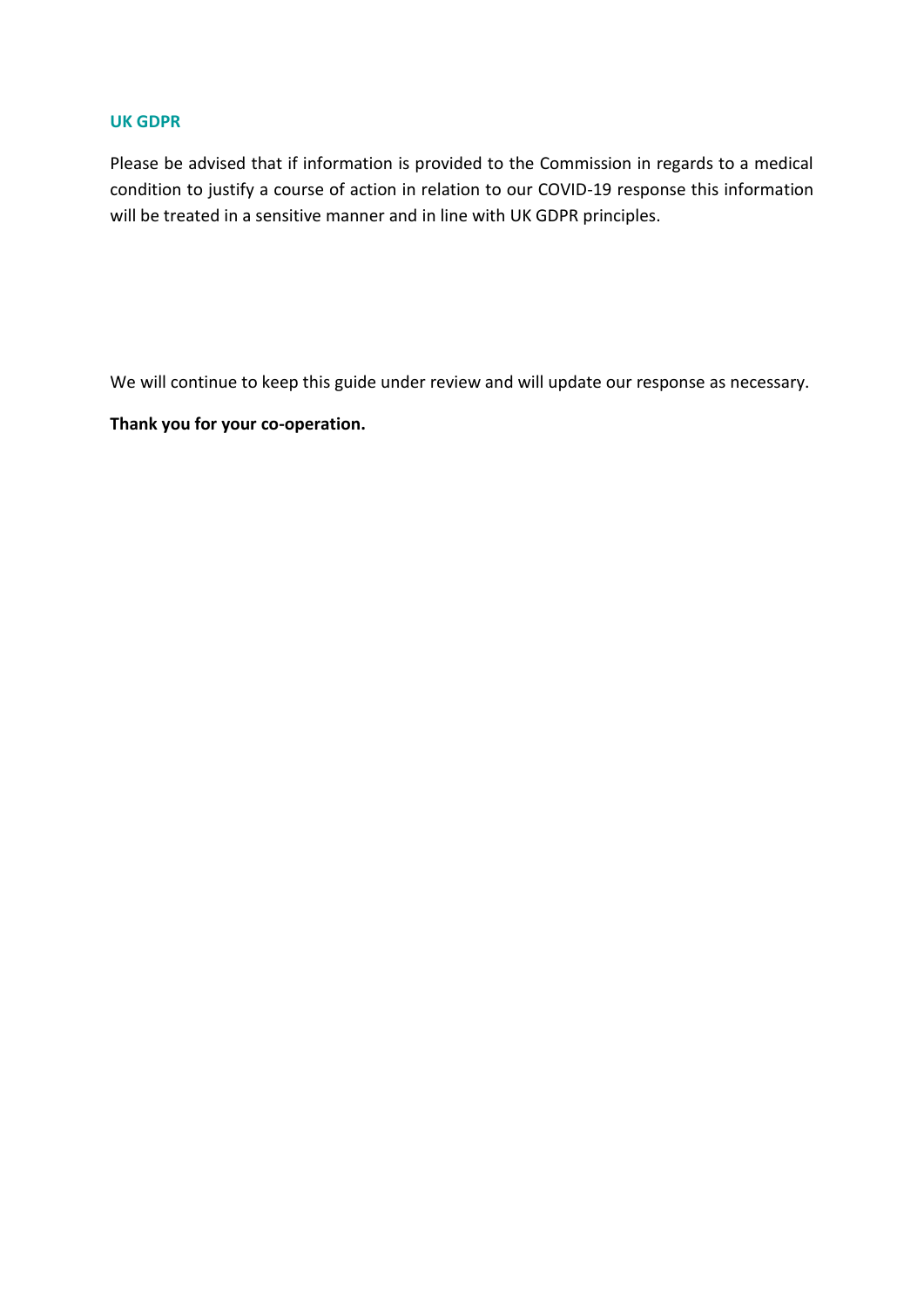#### **Appendix 1**

This addendum is to be read with in conjunction with the Planning & Water Appeals Commissions' Privacy Notice and our Data Protection & Freedom of Information Policy

Privacy Notice Addendum

#### **Use of video and audio conferencing technology to facilitate giving of evidence via video link**

This use of video and audio conferencing technology to facilitate giving of evidence via video link has been introduced to reduce the health and safety risk to individuals during the current Covid-19 pandemic and to ensure that their fundamental right to access justice is preserved. The personal data we collect from you to facilitate giving of evidence via video link will include your name, email address or telephone number. The technology is used to facilitate hearings only, it is not used to record or store images and information associated with the proceedings. Once the hearing starts the Administrator will lock the session.